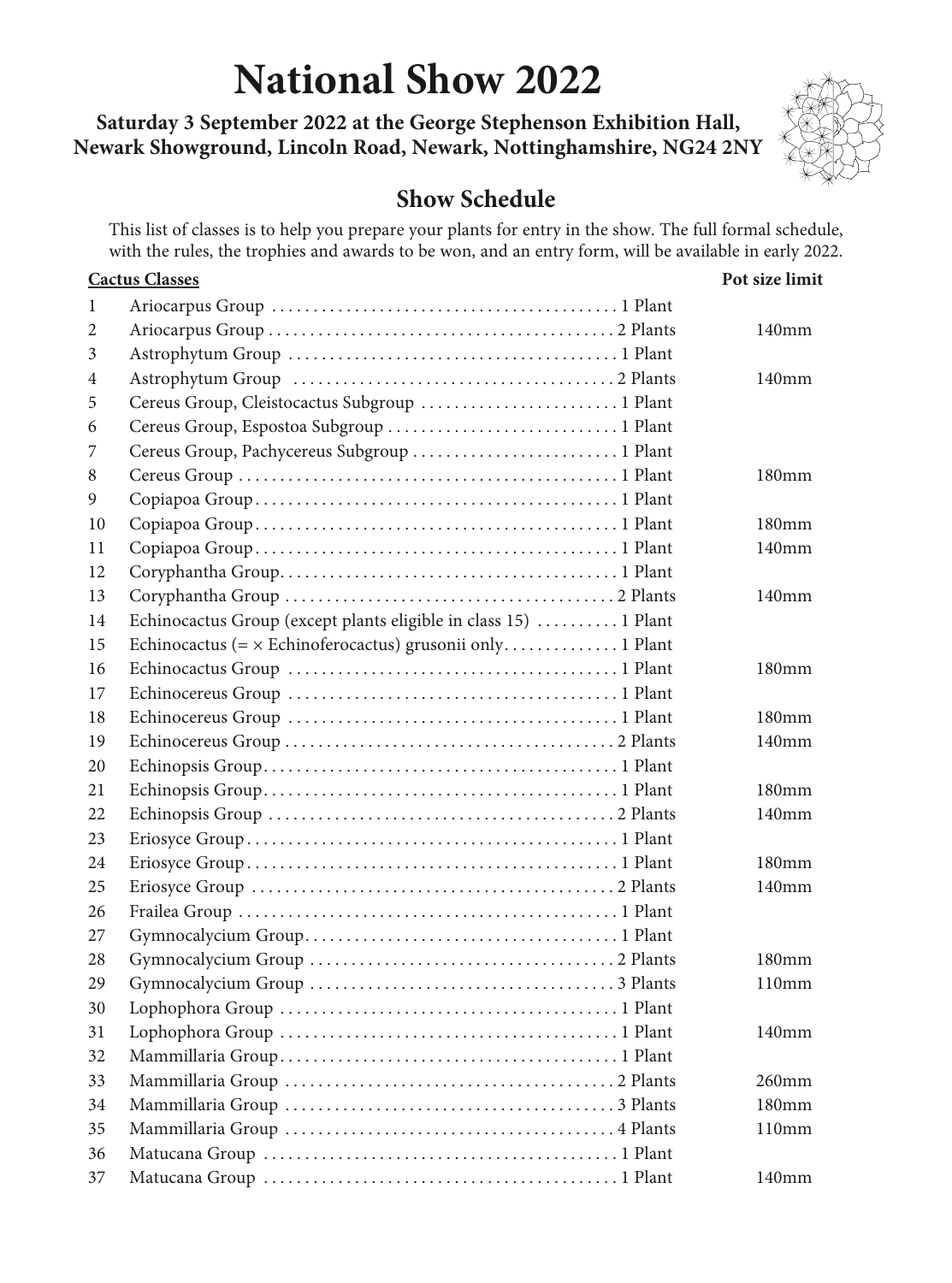| 38         |                                              |                   |
|------------|----------------------------------------------|-------------------|
| 39         |                                              | 140 <sub>mm</sub> |
| 40         |                                              |                   |
| 41         |                                              | 180 <sub>mm</sub> |
| 42         | Parodia Group, Eriocephala subgroup  1 Plant |                   |
| 43         |                                              |                   |
| 44         |                                              | 140mm             |
| 45         |                                              |                   |
| 46         |                                              | 110mm             |
| 47         |                                              |                   |
| 48         |                                              | 180 <sub>mm</sub> |
| 49         |                                              |                   |
| 50         |                                              | 140 <sub>mm</sub> |
| 51         |                                              |                   |
| 52         |                                              | 140 <sub>mm</sub> |
| 53         |                                              |                   |
| 54         |                                              | 110mm             |
| 55         |                                              |                   |
| 56         |                                              | 140 <sub>mm</sub> |
| 57         |                                              |                   |
| 58         |                                              | 140 <sub>mm</sub> |
| 59         |                                              |                   |
| 60         |                                              | 140mm             |
| 61         |                                              |                   |
| 62         |                                              | $260$ mm          |
| 63         |                                              | 140 <sub>mm</sub> |
| 64         |                                              | 90 <sub>mm</sub>  |
|            | <b>Succulent Classes</b>                     |                   |
| 65         |                                              |                   |
| $\epsilon$ | Adonia Crown 1 Dlant                         | 140mm             |

| 66 |                                                   | 140 <sub>mm</sub> |
|----|---------------------------------------------------|-------------------|
| 67 |                                                   |                   |
| 68 |                                                   | $260$ mm          |
| 69 |                                                   | 180 <sub>mm</sub> |
| 70 |                                                   |                   |
| 71 |                                                   | 180 <sub>mm</sub> |
| 72 |                                                   | 140 <sub>mm</sub> |
| 73 |                                                   |                   |
| 74 |                                                   | 140 <sub>mm</sub> |
| 75 |                                                   |                   |
| 76 |                                                   | 140 <sub>mm</sub> |
| 77 | Crassulaceae Group, Adromischus Subgroup  1 Plant |                   |
| 78 | Crassulaceae Group, Adromischus Subgroup 2 Plants | 140 <sub>mm</sub> |
| 79 | Crassulaceae Group, Aeonium Subgroup  1 Plant     |                   |
| 80 | Crassulaceae Group, Crassula Subgroup  1 Plant    |                   |
| 81 | Crassulaceae Group, Crassula Subgroup  2 Plants   | 140 <sub>mm</sub> |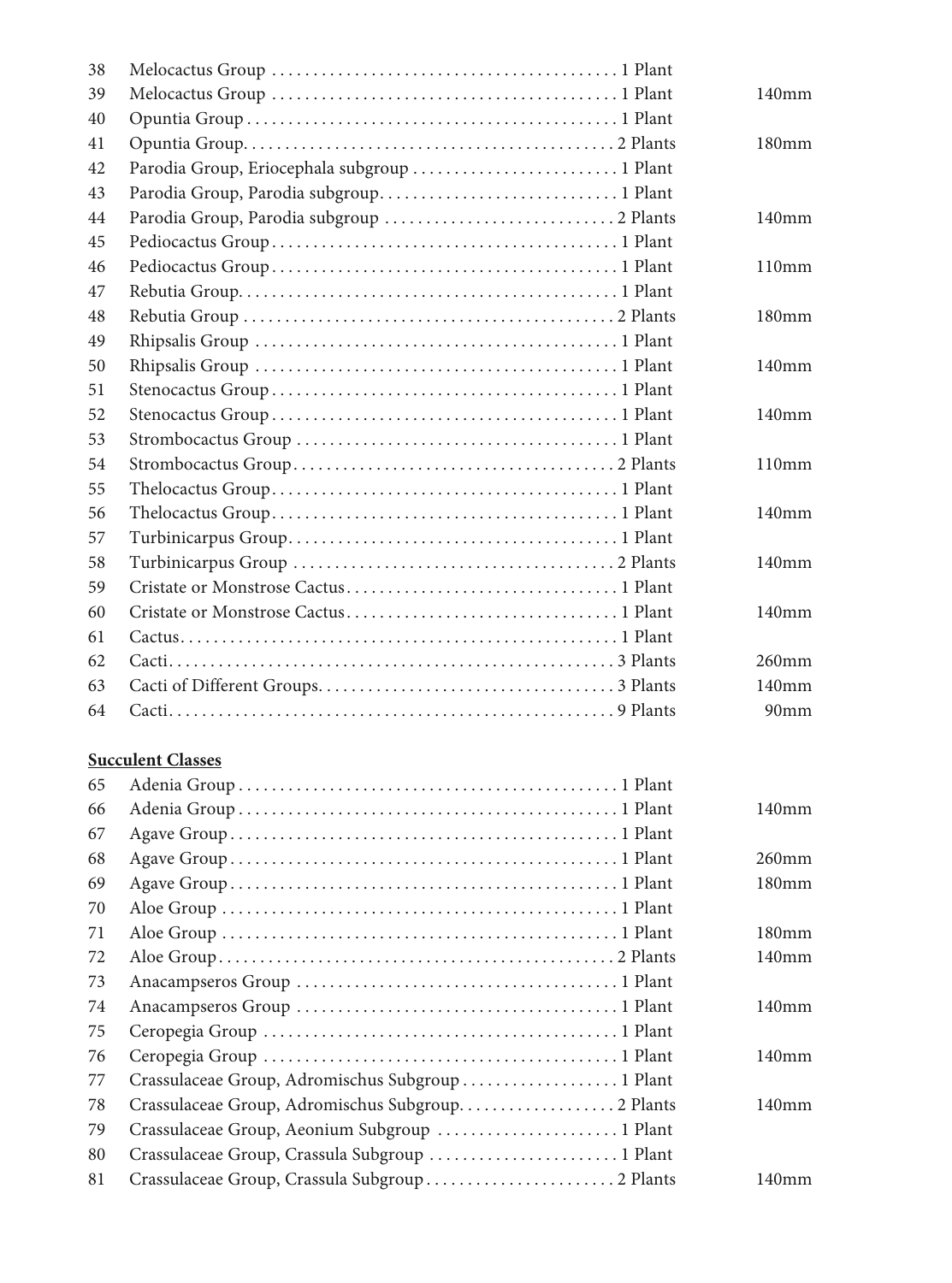| 82  | Crassulaceae Group, Echeveria Subgroup  1 Plant        |                   |
|-----|--------------------------------------------------------|-------------------|
| 83  |                                                        | 140 <sub>mm</sub> |
| 84  | Crassulaceae Group, Sedum Subgroup 1 Plant             |                   |
| 85  | Crassulaceae Group, Sedum Subgroup 1 Plant             | 140mm             |
| 86  | Crassulaceae Group, Sempervivum Subgroup 1 Plant       |                   |
| 87  |                                                        |                   |
| 88  |                                                        | 180mm             |
| 89  |                                                        |                   |
| 90  |                                                        | 110mm             |
| 91  |                                                        |                   |
| 92  |                                                        | 260mm             |
| 93  |                                                        | 180mm             |
| 94  |                                                        | 140mm             |
| 95  |                                                        | 110mm             |
| 96  |                                                        |                   |
| 97  |                                                        | 180 <sub>mm</sub> |
| 98  |                                                        |                   |
| 99  |                                                        | 140 <sub>mm</sub> |
| 100 |                                                        | 90 <sub>mm</sub>  |
| 101 |                                                        |                   |
| 102 |                                                        | 180 <sub>mm</sub> |
| 103 | Mesembryanthemum Group, Argyroderma Subgroup  1 Plant  |                   |
| 104 | Mesembryanthemum Group, Argyroderma Subgroup 2 Plants  | 110mm             |
| 105 | Mesembryanthemum Group, Cheiridopsis Subgroup  1 Plant |                   |
| 106 | Mesembryanthemum Group, Cheiridopsis Subgroup  1 Plant | 110mm             |
| 107 | Mesembryanthemum Group, Conophytum Subgroup  1 Plant   |                   |
| 108 | Mesembryanthemum Group, Conophytum Subgroup 2 Plants   | 140mm             |
| 109 | Mesembryanthemum Group, Conophytum Subgroup 3 Plants   | 90 <sub>mm</sub>  |
| 110 | Mesembryanthemum Group, Faucaria Subgroup  1 Plant     |                   |
| 111 | Mesembryanthemum Group, Faucaria Subgroup  1 Plant     | 140mm             |
| 112 | Mesembryanthemum Group, Lithops Subgroup  1 Plant      |                   |
| 113 | Mesembryanthemum Group, Lithops Subgroup  2 Plants     | 140 <sub>mm</sub> |
| 114 | Mesembryanthemum Group, Lithops Subgroup  3 Plants     | 90mm              |
| 115 | Mesembryanthemum Group, Nananthus Subgroup  1 Plant    |                   |
| 116 | Mesembryanthemum Group, Nananthus Subgroup  2 Plants   | 140 <sub>mm</sub> |
| 117 |                                                        |                   |
| 118 |                                                        | 140 <sub>mm</sub> |
| 119 |                                                        |                   |
| 120 |                                                        | 180 <sub>mm</sub> |
| 121 |                                                        |                   |
| 122 |                                                        | 140 <sub>mm</sub> |
| 123 |                                                        |                   |
| 124 |                                                        | 110mm             |
| 125 |                                                        |                   |
| 126 |                                                        | 180 <sub>mm</sub> |
| 127 | Stapelia Group, Caralluma Subgroup  1 Plant            |                   |
|     |                                                        |                   |